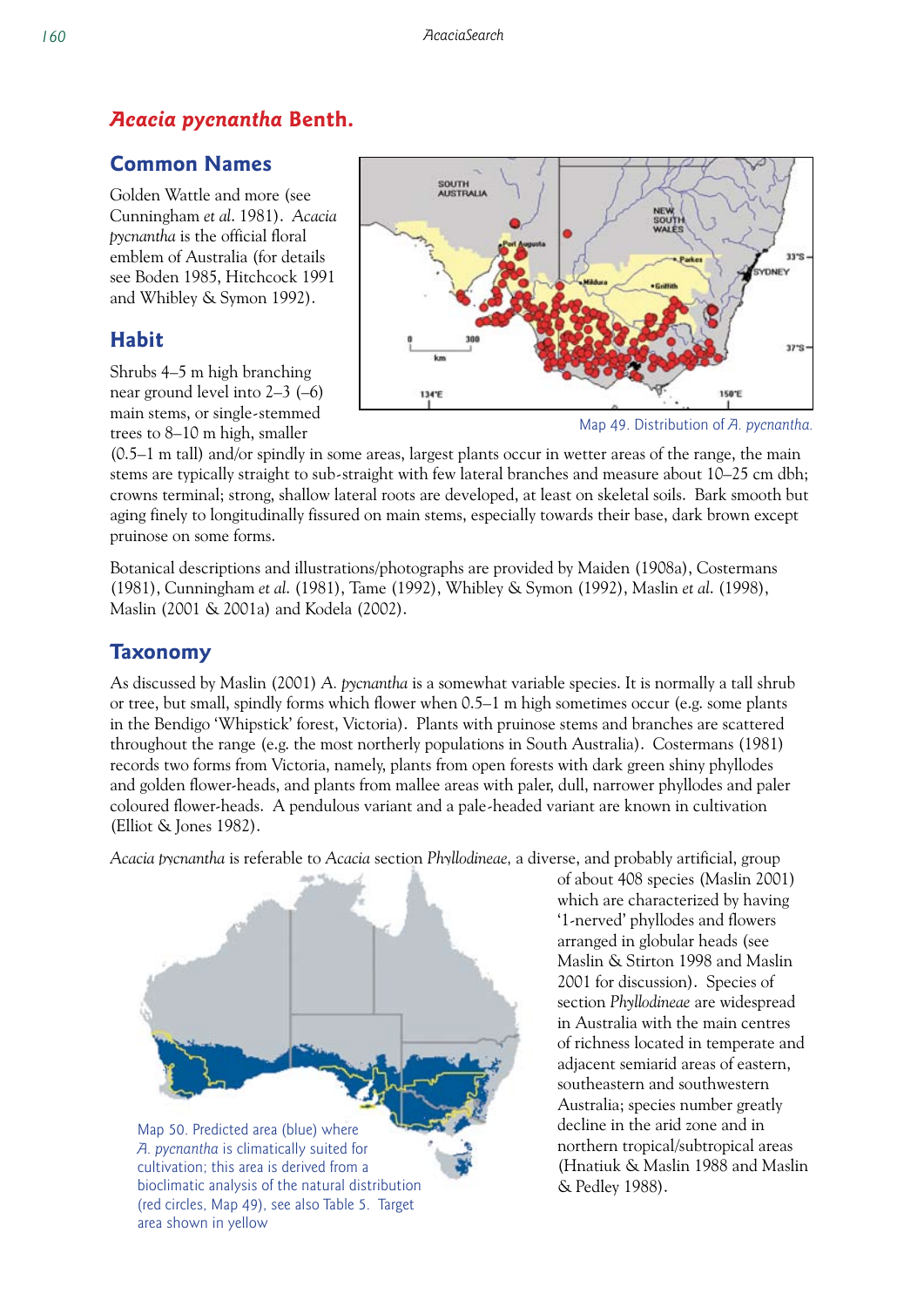Figure 24. *Acacia pycnantha* 





A – Mature tree. (Photo: B.R. Maslin) B – Adolescent tree (stems rather slender). (Photo: B.R. Maslin)



C – Mature plant (pruinose variant). (Photo: B.R. Maslin)



 $D - 4$  year old plant in on-farm revegetation trial near Wagga Wagga. (insert 3 year old stem). (Photo: B.R. Maslin)



E – Section of stem (typical variant). (Photo: B.R. Maslin)



**F** – Section of stem (pruinose variant). (Photo: B.R. Maslin)



G –Branch showing golden heads in racemes. (Photo: B.R. Maslin)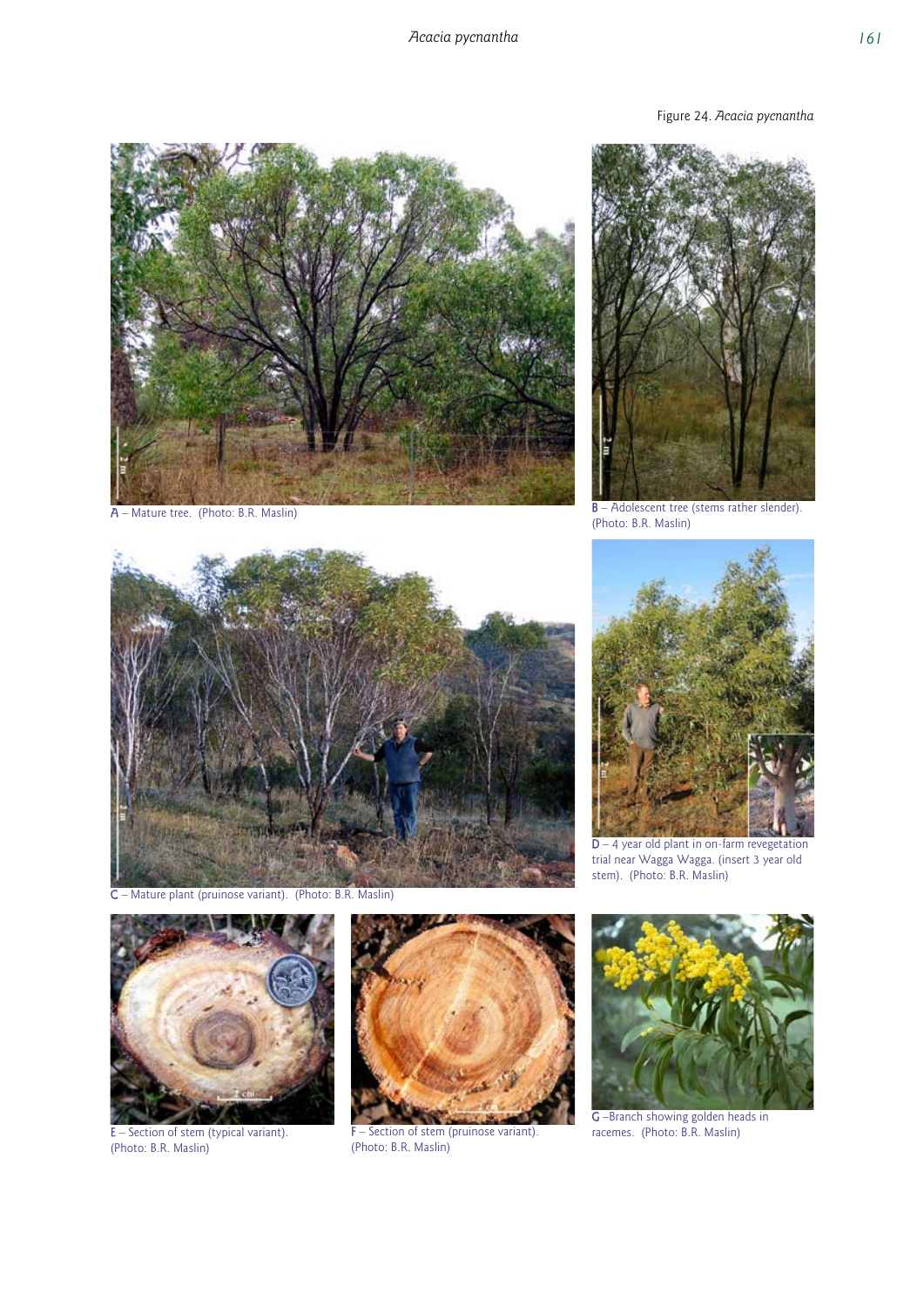*Acacia pycnantha* is not far removed taxonomically from a number of others detailed in this report, namely, *A. hakeoides*, *A. linearifolia* and *A. neriifolia*; members of the '*Acacia microbotrya* group' are related to these taxa. This species has its closest affinities with *A. hakeoides, A. williamsonii* (with which it hybridizes, see under **Genetics** below), *A. hamiltoniana* and *A. obtusata* (none of these species, except *A. hakeoides*, is detailed in this report)*.* It has been reported as also hybridising with *A. podalyriifolia* in cultivation in Europe; these putative hybrids were described under the names *A. siebertiana* and *A. deneufvillei* (Maslin 2001). *Acacia pycnantha* is sometimes confused with *A. saligna* (see species profile below) but the two are not closely related; *A. saligna* is readily distinguished by the relatively large gland at the base of the phyllode. It is also sometimes confused with *A. obliquinervia* and *A. leiophylla*, and has affinities with *A. pedina* (none of these species are detailed in this report).

## **Distribution and habitat**

Widespread in Victoria, extending west to the Flinders Range, Yorke Peninsula, southern Eyre Peninsula and Kangaroo Island in South Australia, with isolated occurrences in southern New South Wales, the Broken Hill area and near Canberra in the Australian Capital Territory. It is often of scattered occurrence in the drier inland parts of its range but is commonly locally abundant in wetter areas. This species is common in parts of the eastern target area but its distribution extends beyond the boundary of the region. *Acacia pycnantha* has become naturalized in wetter parts of Victoria and Tasmania, and in various places in New South Wales and south-west Western Australia; it is also regarded as a weed in parts of South Africa (see under **Weed potential** below). Grows on a wide variety of soils including calcareous sands, deep podsolic sands, red earths, clays and skeletal, stony loams in *Eucalyptus* forest or woodland, open scrub and heath. Whibley & Symon (1992) provide a detailed description of ecological preference for South Australian populations.

## **Flowering and fruiting**

Flowers from late July to October/November. Floral development is described by Buttrose *et al*. (1981). Pods mature between November and January. Plants typically set seeds annually with very heavy crops being produced every couple of years; on average there are 33 000 viable seeds per kg (Maslin *et al*. 1998). The mature pods can be rapidly harvested manually and the seeds readily detach from the pods.

## **Biological features**

*Acacia pycnantha* is reported to have a moderately fast growth rate, attaining about 0.5–1.5 m per year according to Maslin *et al*. (1998). At Mt Remarkable in South Australia (mean annual rainfall about 330 mm) we observed about 10 year old plants attaining 4–6 m in height with stems 6–13 cm dbh; these plants grew on skeletal soil with *Eucalyptus cladocalyx*. For additional growth information see below under **Performance and yield**. This species typically lives for 15–30 years according to Maslin *et al*. (1998). It does not sucker but older specimens do coppice, albeit poorly so (Maslin *et al*. 1998). It may form dense thickets (regeneration from seed), especially in disturbed sites such as roadverges and following fire; in these cases the plants often have spindly, erect stems. *Acacia pycnantha* is reputed to be drought-hardy (attested by the fact that plants grow well around Broken Hill without additional watering, fide Hall *et al*. 1972). The plants are somewhat frost-tender when young but according to Stelling (1998) mature plants are reasonably frost tolerant. The species flowers precociously (i.e. within 2–3 years of planting). Aspects of its pollination biology (and plant/animal interaction, especially in relation to nectar secretion by phyllode glands) is summarised by Whibley & Symon (1992) and discussed by Bonney (1994).

## **Genetics**

Putative natural hybrids between *A. pycnantha* and *A. williamsonii* occur in the Bendigo 'Whipstick', Victoria and these plants superficially resemble *A. hakeoides*; other putative hybrids, of cultivated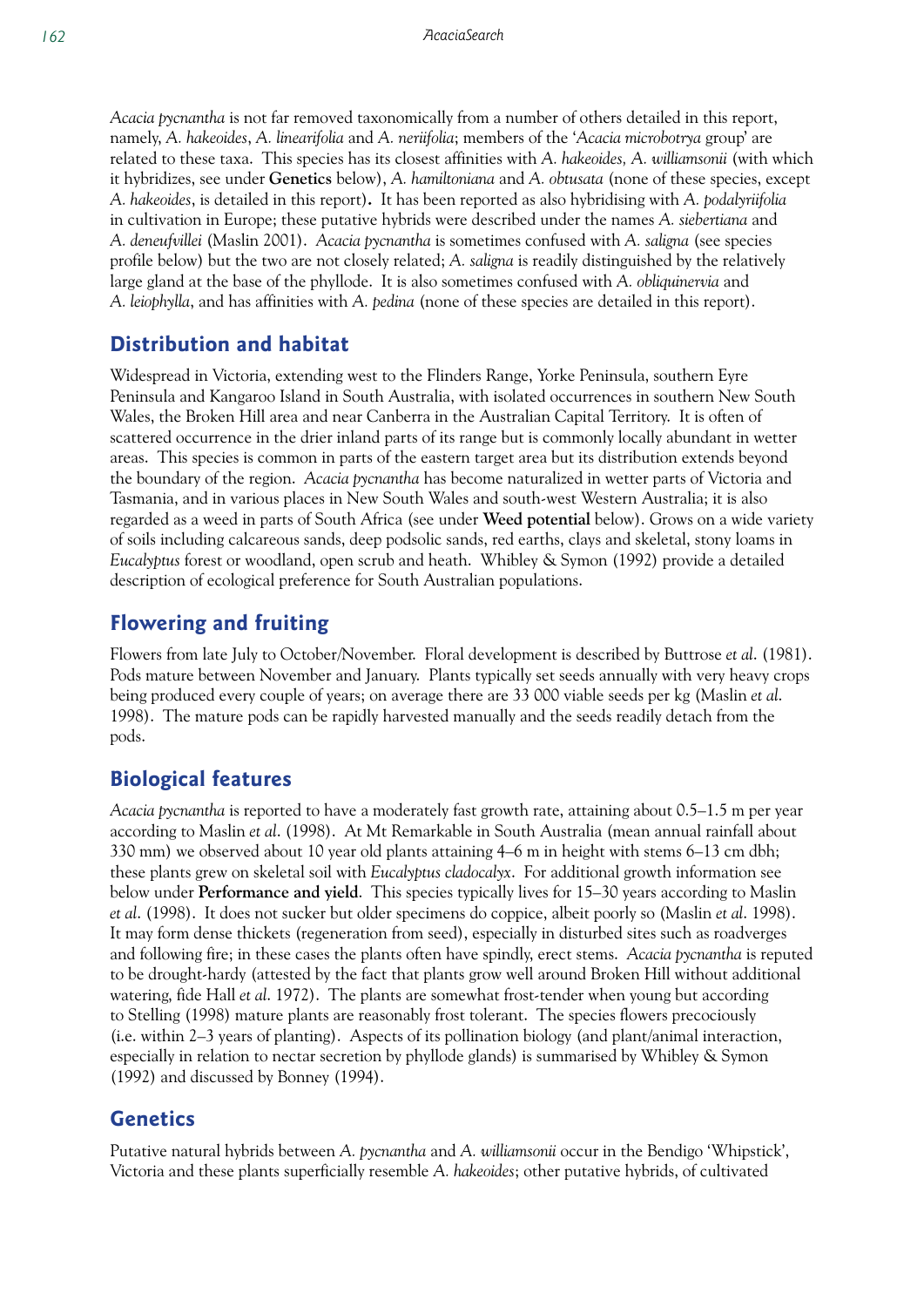origin (in Europe), involving *A. pycnantha* and *A. podalyriifolia* are *A. x deneufuillei* and *A. x siebertiana* (Maslin 2001).

# **Toxicity**

Although the seeds contain protease inhibitors (Kortt 1985), such compounds are common and can be deactivated by heat treatment or cooking (Liener 1980, Harwood 1994).

# **Cultivation**

*Acacia pycnantha* has been well known in cultivation as a ornamental for many years. It will grow in a variety of soils and (according to Anderson 1968) prefers a reasonably hot, low humidity climate with a moderate rainfall. Small plantings of *A. pycnantha* have been established for agronomic assessment of species currently in demand by processors of *Acacia* seed for the Australian native bushfood industry (Graham & Hart 1997). According to G.S. Perrin (in Maiden 1908a) *A. pycnantha* is more amenable to cultivation than *A. decurrens* in that it can be pruned to a better shape (prune central growth when young to encourage bushiness, Stelling 1998), occupies less space in plantations and its bark is much better to strip.

## **Establishment**

*Acacia pycnantha* is readily propagated from seed which requires a boiling or hot water treatment to break dormancy. Harding (1940) examined the effects of various boiling/soaking pre-treatment methods and reported that boiling for 5 seconds was more effective than for 2 minutes and both were better than no treatment. The species has also been established by direct sowing on prepared soil (Hall *et al*. 1972).

## **Performance and yield**

Performance under cultivation may be erratic, with individual plants dying for no apparent reason (Maslin *et al*. 1998). Plants are somewhat frost-tender when young and Maiden (1908a) suggested that by growing them in situations with a westerly aspect, so that the sun will not shine on them too early after a severe frost, would facilitate the cultivation of this species in rather cold districts.

Plants should be spaced widely, e.g. 8–10 m, for maximum flowering and seed production (Maslin *et al*. 1998).

We inspected a plantation of *A. pycnantha* near Wagga Wagga during this project. The site was located within the 450 mm rainfall zone and experienced occasional frosts; the land was ripped and controlled for weeds prior to planting. In one plot (which was direct seeded, using local provenances) four year old plants had attained 3 m in height and developed straight, robust main stems about 7 cm dbh. A second plot (a wetter site, seedlings planted) showed similarly robust plants that had attained 4 m in height with stems 7 cm dbh in just three years.

Maiden (1908a) reported on plants cultivated (on sand over clay) in New Zealand. At one site 4 year old plants reached about 2 m in height with stems 5 cm dbh, and at another 6 year old plants reached about 3 m with stems about 9 cm dbh (by comparison, 6 year old plants of *A. decurrens* in this same area attained about 6 m in height with stems 12 cm dbh). Maiden did not provide climate information for the site so it is not possible to determine how factors such as water availability, temperature or frost may have affected growth performance.

## **Pests and diseases**

As noted by Maslin *et al*. (1998) *A. pycnantha* plants may be variously affected by a wide range of insect pests and diseases. These include the rust fungi *Uromyces phyllodorium*, *U. simplex* and *U. tepperianum* (Gibson 1975). It is also susceptible to Trichilogaster wasps which produce galls in the heads (thus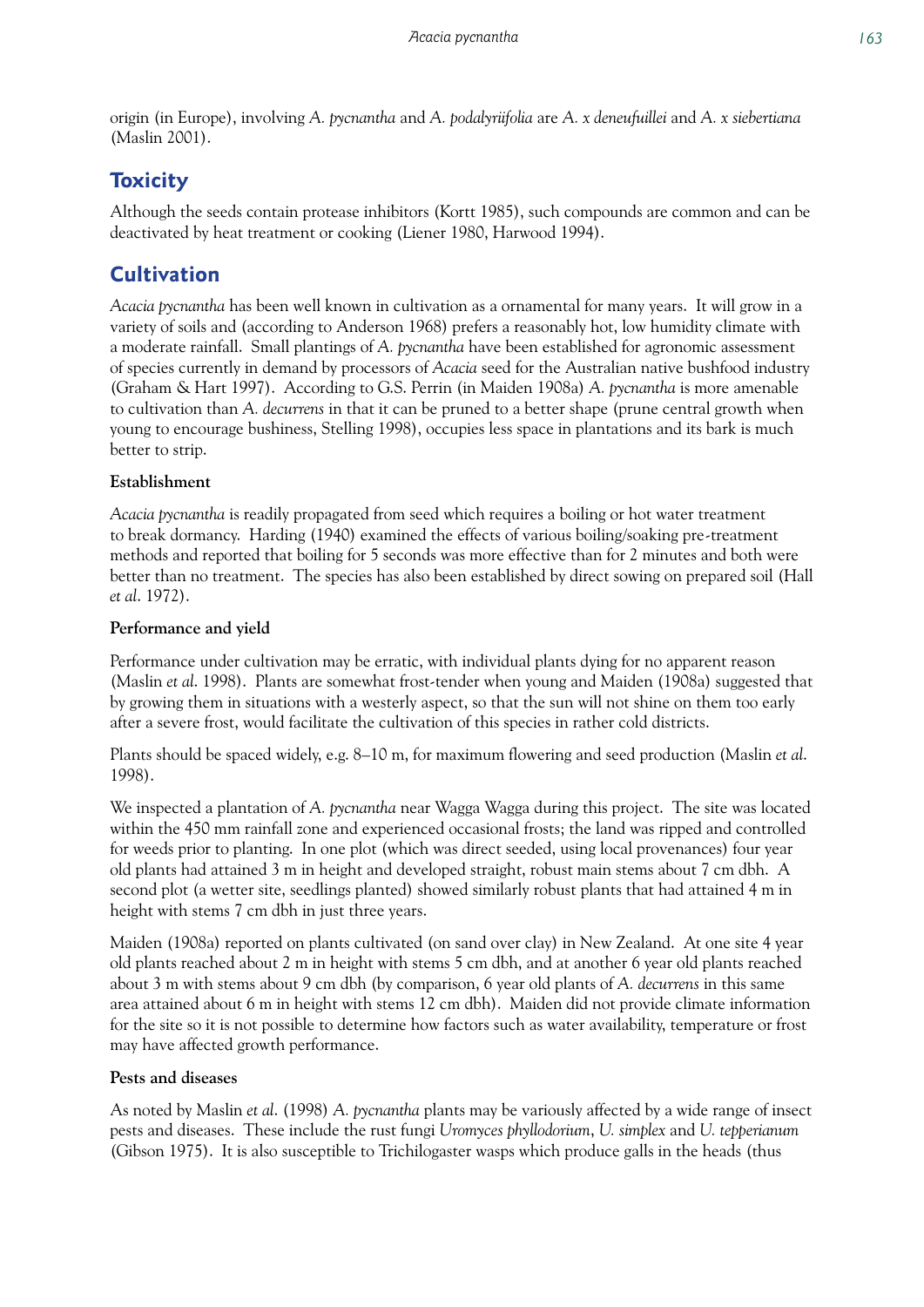reducing or completely eliminating seed set); the degree of gall wasp infection varies from year to year and might be dependent upon seasonal conditions (Martin O'Leary, pers. comm.).

# **Weed potential**

The species is an environmental weed in South Africa (Ross 1975 and Stirton 1980) and has become locally established in southern Europe (Whibley & Symon 1992). As discussed in Henderson (2001) *A. pycnantha* is a Declared Weed species in South Africa where attempts at control have included both the use of herbicides and biocontrol agents. Initial results from using bud-galling wasps (*Trichilogaster* species) indicate that they have considerable potential as a biocontrol agent of *A. pycnantha* by reducing seed set (see Olckers & Hill 1999 for review).

Within Australia *A. pycnantha* is naturalized in southwest Western Australia (where it is regarded as an environmental weed) and eastern Tasmania (Maslin 2001: see map on p. 615), and also in places in New South Wales (Kodela 2002). This species spreads by seed which is produced in profusion and which may remain viable in the soil for many decades.

# **Wood**

Based on our limited field sampling the wood of this species appears to have moderately heavy wood with a well-developed heartwood. When cut a clear gum is exuded at interface of sapwood and heartwood. The wood sample collected split upon drying. According to Maslin *et al*. (1998) the wood is non-durable in ground contact.

# **Utilisation**

### **Wood**

Wood makes an excellent fuel (Maslin *et al*. 1998), it burns well and produces a hot fire (Stelling 1998).

#### **Land use and environmental**

In Victoria *A. pycnantha* is often included in shelterbelt plantings, with *Eucalyptus cladocalyx* (Maslin *et al*. 1998) and in western New South Wales it is planted as windbreaks (Cunningham *et al*. 1981). Langkamp & Plaisted (1987) report that the species has been used for mine-site rehabilitation at Broken Hill in western New South Wales. It is useful for soil stabilisation on account of its fibrous roots (Stelling 1998). A good source of food for wildlife (Stelling 1998).

#### **Fodder**

No reported usage.

#### **Tannin**

Formerly highly prized for its tannin-rich bark which, according to Maiden (1889), contains 25–40% tannin (but higher returns have been obtained according to Hall *et al*. 1972); the tannin quality may be superior to that of *A. mearnsii* (see Searle 1991 for review).

#### **Human food**

*Acacia pycnantha* is regarded by Maslin *et al*. (1998) as a promising species for the production of seed for human consumption. The seeds are reported to have been consumed by Aborigines in the southeast corner of South Australia (Campbell *et al*. 1946) and are apparently quite palatable (W. Bates in Maslin *et al*. 1998). Gum was also a food source for traditional aborigines (Cleland 1966); an analysis of gum characteristics is given in Anderson & Bell (1976).